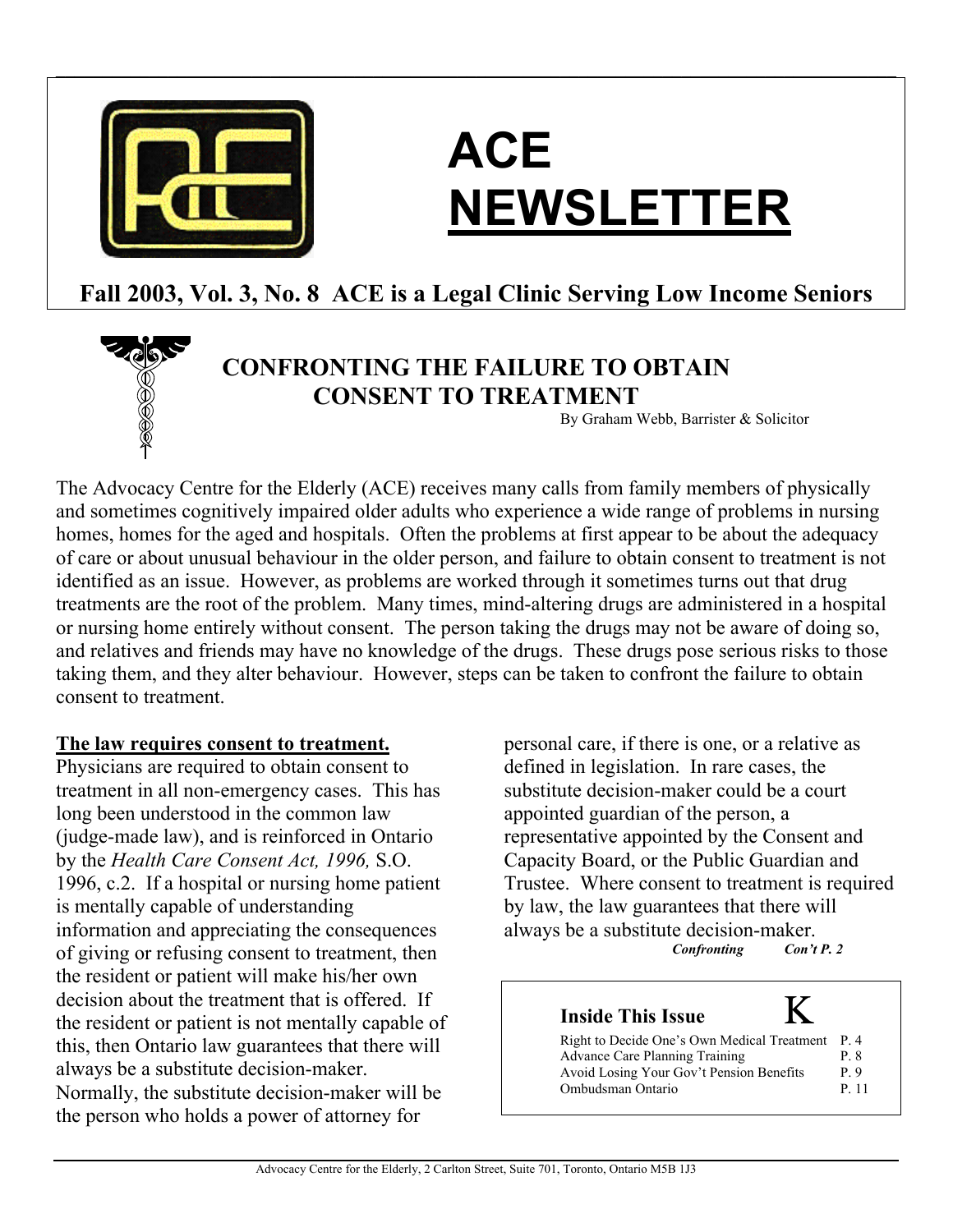#### $\mathcal{L}_\mathcal{L} = \mathcal{L}_\mathcal{L} = \mathcal{L}_\mathcal{L} = \mathcal{L}_\mathcal{L} = \mathcal{L}_\mathcal{L} = \mathcal{L}_\mathcal{L} = \mathcal{L}_\mathcal{L} = \mathcal{L}_\mathcal{L} = \mathcal{L}_\mathcal{L} = \mathcal{L}_\mathcal{L} = \mathcal{L}_\mathcal{L} = \mathcal{L}_\mathcal{L} = \mathcal{L}_\mathcal{L} = \mathcal{L}_\mathcal{L} = \mathcal{L}_\mathcal{L} = \mathcal{L}_\mathcal{L} = \mathcal{L}_\mathcal{L}$ *Confronting, con't from P. 1*

The College of Physicians and Surgeons of Ontario is a self-governing body that is authorized by law to license and regulate doctors. The College has guidelines that govern the conduct of its members, and a disciplinary process to deal with complaints. The College guidelines are very clear that it is professional misconduct for a physician to administer treatment without consent where consent is required by law.

Recently, several ACE clients have made complaints to the College of Physicians and Surgeons that nursing home and hospital physicians have treated an incapable family member with medications without any consent at all.

# **Complaining about a failure to obtain consent to treatment.**

The College of Physicians and Surgeons has a two-stage disciplinary process. The first stage is a review by the Complaints Committee, which is more or less a screening mechanism for complaints. The Complaints Committee can dismiss a complaint entirely and take no action at all. It can take minor action, such as advising a physician to correct or avoid certain practices, or it may issue a caution. If the complaint is serious, the Complaints Committee may refer the complaint to the second stage, which is a hearing before the Discipline Committee. The Discipline Committee will have a full hearing. It may also dismiss a complaint, but the Discipline Committee may also invoke serious sanctions, including the suspension or revocation of a physician's license to practice medicine.

The College Complaints Committee has not yet referred to the Discipline Committee any of the complaints made by ACE clients about medical treatment without consent. Instead, the

Complaints Committee has in every case either given some warning or advice to the physician to better inform the patient's family of changes made to medications, or to more closely follow the letter of the law in the area of consent to treatment. In every one of these cases, the ACE client has felt that the physician's disregard for the patient's right not to receive treatment without consent was very harmful.

If the Complaints Committee dismisses a complaint about lack of proper consent for medical treatment, that decision can be appealed to the Health Services Appeal and Review Board. ACE clients have made several appeals to the Health Services Appeal and Review Board on this issue within the past year. In one case, the Health Services Appeal and Review Board held that the Complaints Committee did not properly consider the law of consent to treatment, and directed that it reconsider the complaint. In that case, the Complaints Committee did re-consider the complaint without a hearing, but did not change its decision. The complainant has again appealed that decision to the Health Services Appeal and Review Board. Other cases are now pending before the College Complaints Committee and the Health Services Appeal and Review Board without a decision having been made.

# **Significant risks in taking mind-altering medications.**

Mind-altering neuroleptic medications are often given to make a nursing home resident or hospital patient more easily managed by staff. Sometimes these medications have little to do with the patient's medical condition, and are simply a form of chemical restraint to alter the patient's behaviour. In some cases, these medications could have had serious and longlasting effects on the patient. In one case, an

 $\rightarrow$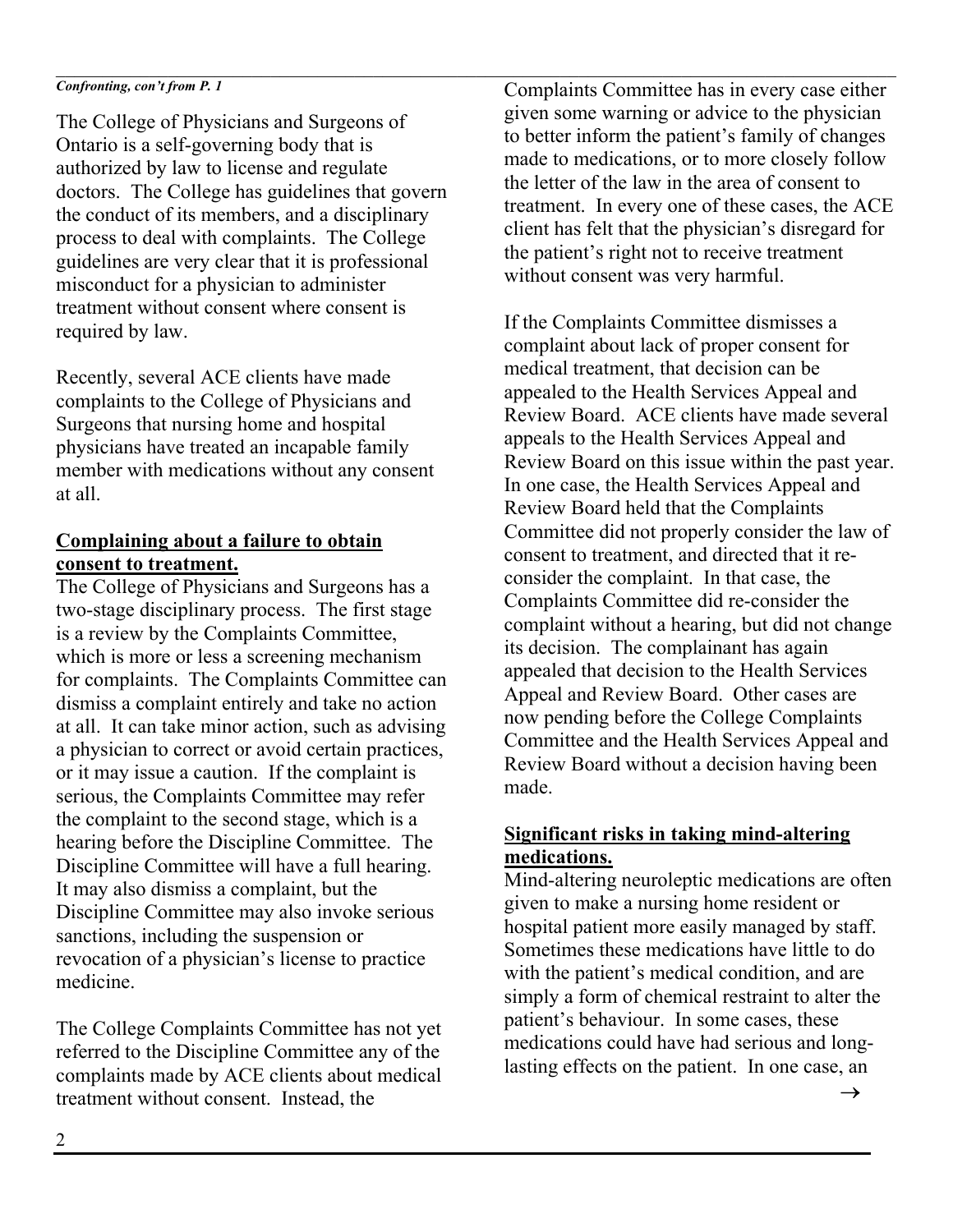expert Coroner's Geriatric Committee reported that the medications prescribed without consent contributed to the patient's death.

 $\mathcal{L}_\mathcal{L} = \mathcal{L}_\mathcal{L} = \mathcal{L}_\mathcal{L} = \mathcal{L}_\mathcal{L} = \mathcal{L}_\mathcal{L} = \mathcal{L}_\mathcal{L} = \mathcal{L}_\mathcal{L} = \mathcal{L}_\mathcal{L} = \mathcal{L}_\mathcal{L} = \mathcal{L}_\mathcal{L} = \mathcal{L}_\mathcal{L} = \mathcal{L}_\mathcal{L} = \mathcal{L}_\mathcal{L} = \mathcal{L}_\mathcal{L} = \mathcal{L}_\mathcal{L} = \mathcal{L}_\mathcal{L} = \mathcal{L}_\mathcal{L}$ 

The risks to the elderly in taking these medications are summarized in the following comments from an article by Dr. Nathan Herrmann entitled "Principles of Geriatric Psychopharmacology" from **Practical Psychiatry in the Long-Term Care Facility: A Handbook for Staff** (D.Conn, N.Herrmann, A.Kaye, D.Rewilak, B.Schogt, eds., Toronto:Hogrefe and Huber, 2001):

*"The elderly experience many physiological changes which can alter the way drugs are metabolized. ( ) As a result of these changes, many psychotropic medications will have prolonged effects, and tend to accumulate more in the elderly than in younger individuals. The elderly are very susceptible to side-effects; even so-called "therapeutic" doses of common psychotropic medications may lead to complications such as delirium or hypotension. All these factors highlight the need for careful administration of psychotropics with close monitoring." (p.164)* 

#### **Summary**

Consent to treatment is an important right that gives patients and their families more autonomy and better control over the medical treatment they receive. It is a fundamental right that protects the security of the person and unwanted intrusions into one's own physical integrity. There is a wide divergence between the stated policy of the College of Physicians and Surgeons that doctor's shall obtain consent to treatment where it is required by law, and the recent decisions of the Complaints Committee that generally give very light penalties for administering treatment without consent. It may be that complaints of this type are very much a pioneer effort that will cause the College to reconcile its theory with its practice.

Certainly, treatment without consent seems to be a common practice in nursing homes and hospitals, especially with respect to drug treatments for older adults with some degree of cognitive impairment. It is hoped that if more complaints are made to the College about this issue, the need for better education and understanding by both physicians and patients would be identified and acted on.❖

# *Advocacy Centre for the Elderly Annual General Meeting*

*Tuesday, October 28, 2003 7:00 p.m. Toronto YMCA 20 Grosvenor Street (1 block north of College, west off Yonge)* 

*You are invited to hear ACE staff talk about* 



The **Advocacy Centre for the Elderly (ACE)** is a legal clinic for low income seniors 60 years of age and over, funded by Legal Aid Ontario. ACE is incorporated as a non-profit corporation under the name "Holly Street Advocacy Centre for the Elderly Inc.".

#### **Charitable Registation No. 0800649-59**

**ACE Chairperson:** Keith Lee-Whiting **Executive Director:** Judith A. Wahl **Newsletter Editor:** George T. Monticone

All submissions to **ACE Newsletter** should be made to: The Editor ACE Newsletter Advocacy Centre for the Elderly 2 Carlton Street, Suite 701 Toronto, Ontario M5B 1J3

Telephone: (416) 598-2656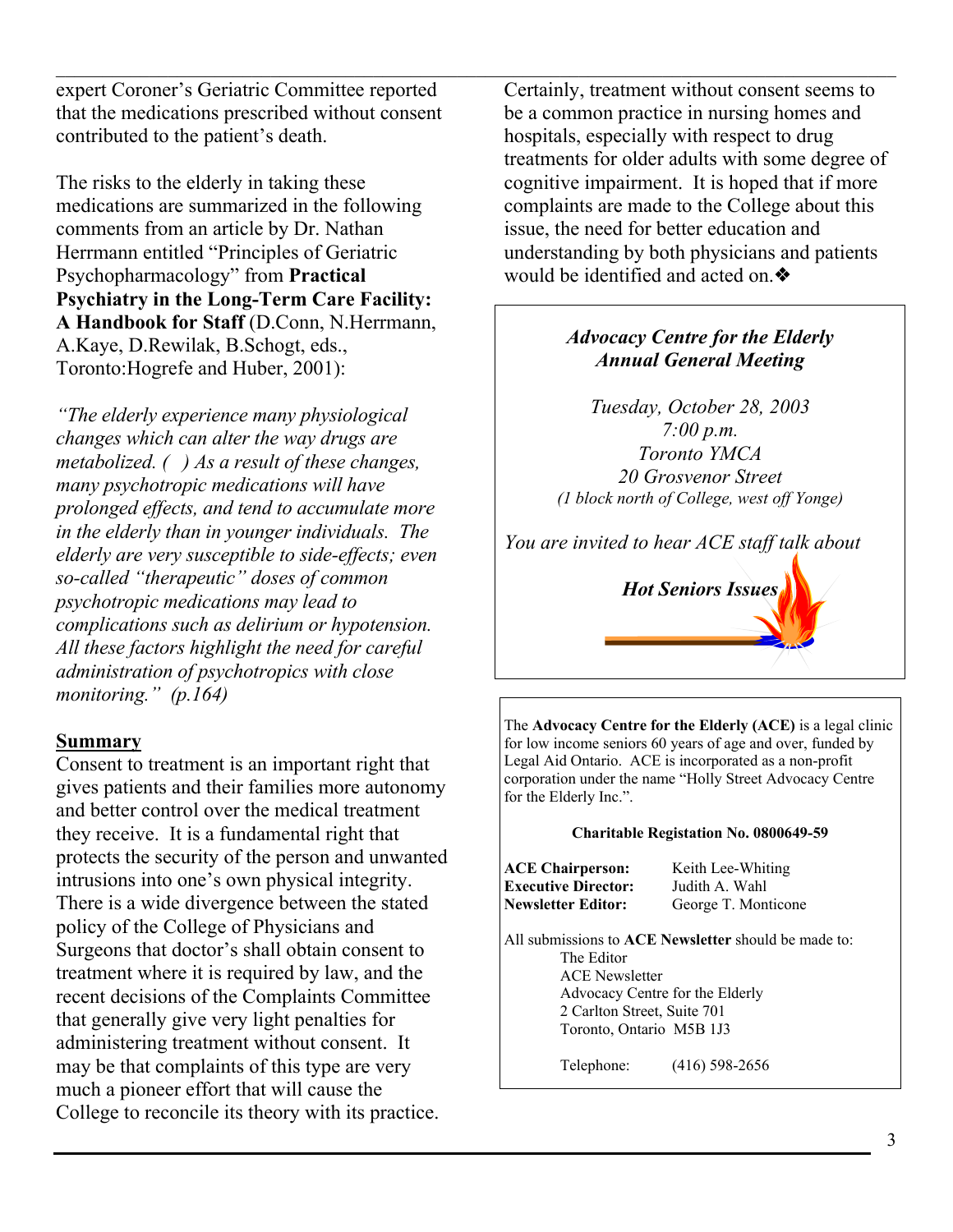# $\mathcal{L}_\mathcal{L} = \mathcal{L}_\mathcal{L} = \mathcal{L}_\mathcal{L} = \mathcal{L}_\mathcal{L} = \mathcal{L}_\mathcal{L} = \mathcal{L}_\mathcal{L} = \mathcal{L}_\mathcal{L} = \mathcal{L}_\mathcal{L} = \mathcal{L}_\mathcal{L} = \mathcal{L}_\mathcal{L} = \mathcal{L}_\mathcal{L} = \mathcal{L}_\mathcal{L} = \mathcal{L}_\mathcal{L} = \mathcal{L}_\mathcal{L} = \mathcal{L}_\mathcal{L} = \mathcal{L}_\mathcal{L} = \mathcal{L}_\mathcal{L}$ **THE RIGHT TO DECIDE ON ONE'S OWN MEDICAL TREATMENT: Are there limits to this right?**



 By George T. Monticone, Barrister & Solicitor

*In 1996 Ontario introduced a comprehensive law regarding mental capacity and treatment decisions known as the Health Care Consent Act (HCCA). The HCCA says when a person can make their own decisions about medical treatment, when someone else has the right to decide for them, who would have the right to decide for them, and how the decision must be made . In recent years Ontario courts have begun to interpret this legislation known as the Health Care Consent Act (HCCA). The following is a discussion of the first case regarding the HCCA to reach the level of the Supreme Court of Canada. In Starson v. Swayze the Supreme Court considered the issue of whether a person suffering from a mental health problem (in this case a bi-polar disorder) is capable of making decisions about his or her treatment. Not only did the Court clarify what it is to be mentally capable of making treatment decisions, it made a number of important observations about the relationship between mental health and the capacity to make one's own decisions. The Court said very clearly that there is a constitutional right to make one's own treatment decisions if capable, and that persons suffering from a mental health problem are not thereby incapable of making treatment decisions.* 

Is it impossible for a person suffering from a mental illness to make his own decisions about what kind of medical treatment is appropriate?

Does it matter if the person has a long history of mental illness or that the treatment is effective 60% of the time?

If that person refuses treatment recommended by physicians, does that show that the person is incapable of making treatment decisions? Does it matter if the refusal seems foolish to others?

Does a person have to be able to understand the causes of his illness before he can be said to be mentally capable of deciding what treatment, if any, is appropriate?

The Supreme Court of Canada answered "No" to all of these questions in the recent decision in *Starson v. Swayze*, with dissent from three of the nine justices hearing the case. The Court's reasoning is explored in the following discussion. References throughout are to paragraphs of the Supreme Court decision as reported on Quicklaw ([2003] S.C.J. No.33).

# **Background**

Scott Starson was ordered to be detained for 12 months in a mental health facility after being found not criminally responsible for uttering death threats. Although Starson had a long history of mental illness usually diagnosed as bipolar disorder, he had never actually physically harmed himself or anyone else. In this instance, treating physicians proposed neuroleptic medication, mood stabilizers, antianxiety medication, and anti-parkinsonian medication. Starson refused this medication on the grounds that it interfered with his thinking processes and creativity, and that he counted earlier treatment as among the most horrible experiences of his life. However, the physician proposing the treatment found Starson to be mentally incapable of making decisions about his treatment. This finding set the stage for a series of four court challenges ending with the Supreme Court of Canada's decision.  $\rightarrow$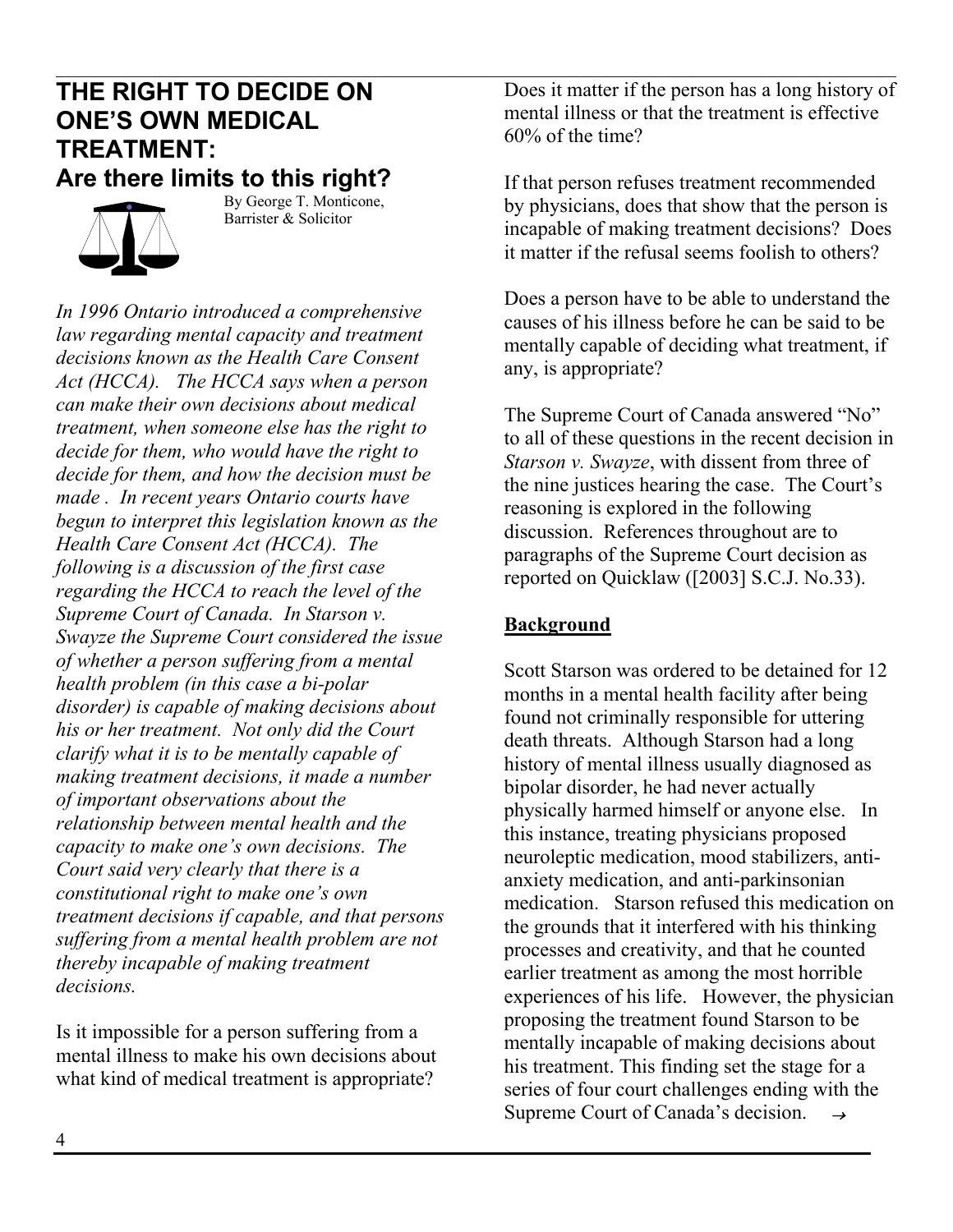Starson first challenged the physician's decision that he was mentally incapable before the Consent and Capacity Board, a special tribunal with authority under the HCCA to decide upon such matters. The Board agreed with the physician that Starson was incapable of making treatment decisions. However, Starson was then successful in challenging the Board's decision in the Ontario Superior Court. The Superior Court's carefully reasoned findings were upheld by both the Ontario Court of Appeal and finally by the Supreme Court of Canada.

The courts wrestled with several important legal issues including what standard of review courts should use when reviewing decisions made by the Consent and Capacity Board. However in this discussion we will focus on the issue of mental capacity to make treatment decisions.

Since 1985 Starson had been in and out of mental health facilities with a diagnosis of bipolar disorder. Starson was interested in physics. He counted physicists among his friends and in 1991 he co-authored a paper entitled "Discrete Anti-Gravity" published by Stanford University. The evidence before the courts was that Starson was intellectually gifted. Starson believed that previous treatment with similar medications had prevented him from working as a physicist. As a result he refused the proposed treatment. The central question is whether he had the mental capacity to do so.

## **What does it mean to be mentally capable of making a treatment decision?**

The central issue before the Supreme Court was whether Starson was mentally capable of deciding whether to accept or reject the treatment proposed by his physicians. The HCCA says that a person is capable with respect to a treatment decision if (1) able to

understand information relevant to making a decision about treatment, and (2) able to appreciate the reasonably foreseeable consequences of a decision or lack of decision. The Board and courts were faced with the challenge of interpreting this legislation and applying it to Starson's circumstances.

Was Starson able to understand relevant information?

 $\mathcal{L}_\mathcal{L} = \mathcal{L}_\mathcal{L} = \mathcal{L}_\mathcal{L} = \mathcal{L}_\mathcal{L} = \mathcal{L}_\mathcal{L} = \mathcal{L}_\mathcal{L} = \mathcal{L}_\mathcal{L} = \mathcal{L}_\mathcal{L} = \mathcal{L}_\mathcal{L} = \mathcal{L}_\mathcal{L} = \mathcal{L}_\mathcal{L} = \mathcal{L}_\mathcal{L} = \mathcal{L}_\mathcal{L} = \mathcal{L}_\mathcal{L} = \mathcal{L}_\mathcal{L} = \mathcal{L}_\mathcal{L} = \mathcal{L}_\mathcal{L}$ 

The Supreme Court of Canada agreed with the lower courts that Starson had the ability to understand the relevant information. As the Court said, "this requires the cognitive ability to process, retain and understand the relevant information" (par.78). The evidence was clear that Starson is an intellectually gifted person. Therefore, there could be little doubt that he satisfied the first condition for mental capacity.

Was Starson able to appreciate the reasonably foreseeable consequences of treatment or nontreatment?

The courts, including the Supreme Court of Canada, disagreed with the Board as to whether Starson was able to appreciate the consequences of a decision or lack of one. This was the central disagreement in this case.

The Supreme Court said that the second part of this test for capacity includes two elements. In the first place, the person must be able to recognize that he or she displays a certain kind of behaviour or physical condition. The Court used the expression "physical manifestations" to describe the outward signs of an illness. Physical manifestations would include behaviour and any bodily signs that may result from an underlying condition. The second element is that the person must be able to appreciate the consequences of treatment or non-treatment for that behaviour or physical condition. *Medical Con't P. 6*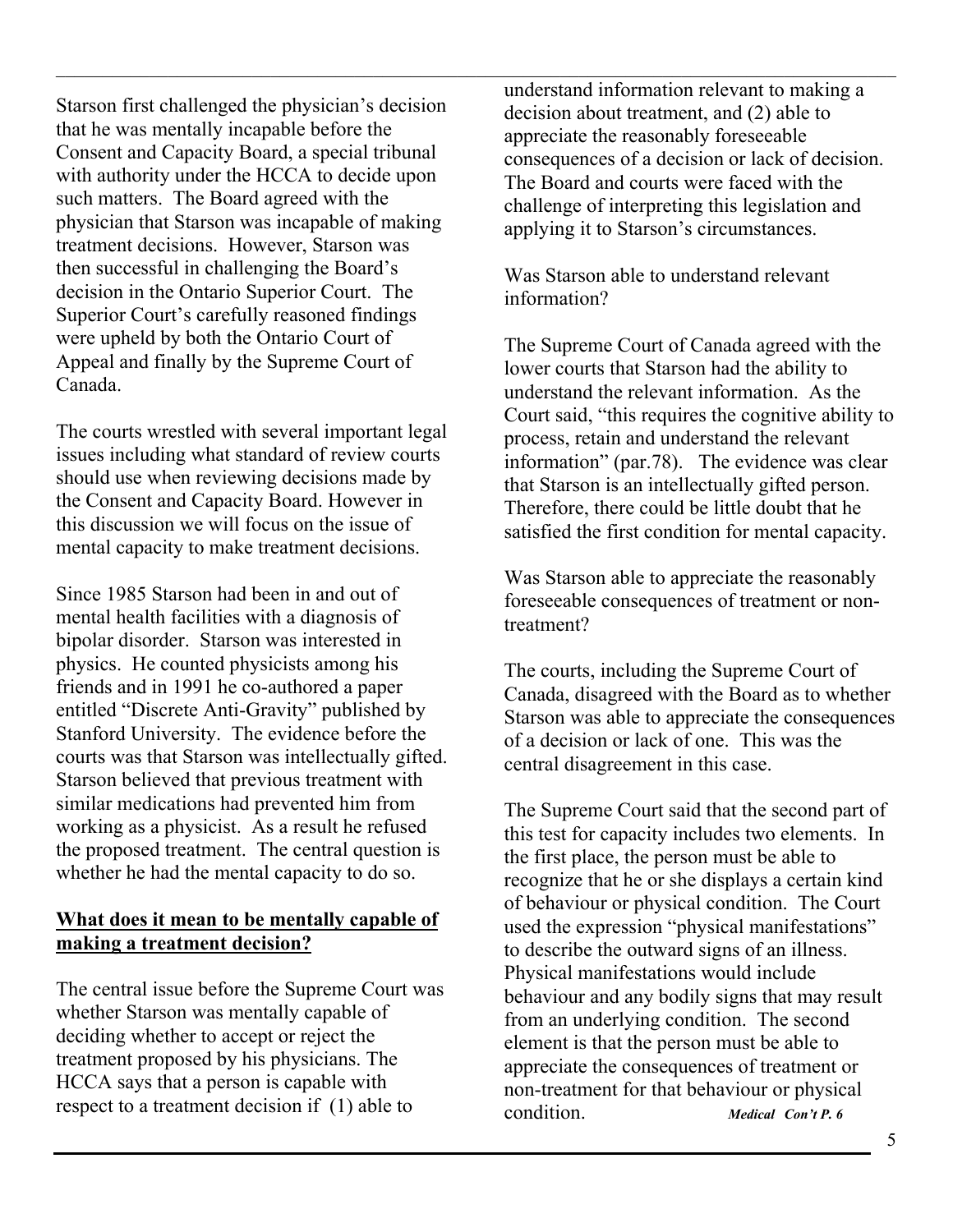#### $\mathcal{L}_\mathcal{L} = \mathcal{L}_\mathcal{L} = \mathcal{L}_\mathcal{L} = \mathcal{L}_\mathcal{L} = \mathcal{L}_\mathcal{L} = \mathcal{L}_\mathcal{L} = \mathcal{L}_\mathcal{L} = \mathcal{L}_\mathcal{L} = \mathcal{L}_\mathcal{L} = \mathcal{L}_\mathcal{L} = \mathcal{L}_\mathcal{L} = \mathcal{L}_\mathcal{L} = \mathcal{L}_\mathcal{L} = \mathcal{L}_\mathcal{L} = \mathcal{L}_\mathcal{L} = \mathcal{L}_\mathcal{L} = \mathcal{L}_\mathcal{L}$ *Medical Treatment con't from P. 5*  Did Starson acknowledge his disorder?

The Court found that while Starson did not agree that he had a mental illness, he acknowledged that he exhibited manic behaviour and that he behaved in ways that were "almost impossible to handle" (par.93). The testimony of a physician treating Starson revealed that Starson clearly understood he did not behave normally (par.94). The Court was satisfied that this was sufficient to say he acknowledged his condition. Starson did not have to agree that his behaviour was the result of an underlying mental illness in order to be said to acknowledge or recognize his condition (par.79).

Was Starson able to appreciate the benefits and risks of treatment or non-treatment?

The Court observed in passing that it is "ability" that is important, not actual appreciation. If a person lacks information that has a bearing on the consequences, he cannot be faulted for failing to appreciate those consequences (par. 80). So did Starson appreciate both the benefits and risks of treatment or non-treatment?

With respect to the benefits and risks of treatment the Court concluded, based on the evidence, that "it is clear that he (Starson) views the cure proposed by his physicians as more damaging than his disorder" (par.102). Starson had been treated before by similar medications and he was not able to engage in his work as a physicist while undergoing treatment. He feared that the same would be true for the proposed treatment as it would turn him into "a strugglingto-think drunk". The evidence of the physician was that the proposed treatment could not be guaranteed to restore Starson to a normal functioning level, and in fact, it only helped patients to some extent in 60% of the cases

(par.98). As there was no clear evidence supporting the conclusion that the proposed treatment would actually benefit Starson, the Court found that Starson could not be said to have failed to appreciate the benefits and risks of treatment.

Did Starson appreciate the benefits and risks of non-treatment? The Board found that he did not appreciate the likelihood that his mental disorder will worsen (par.103). However, the Court pointed out that there was little or no evidence supporting the conclusion that without the proposed treatment his condition would worsen. The physicians disagreed as to whether Starson's condition would become worse over time (par.103-104). But even assuming that it would worsen, no evidence was offered showing that the proposed treatment would slow down or stop the deterioration (par.103).

What did Starson appreciate about the benefits and risks of non-treatment? It is clear that he saw the ability to engage in physics as a benefit of non-treatment. In addition, the Court found that he was never asked about the risks of nontreatment (par.105). Because the law presumes a person is capable until shown not to be, the failure to ask Starson anything about the risks of non-treatment was fatal to any argument that he could not appreciate the risks (par.105). There was simply no evidence supporting the conclusion that he did not appreciate the risks of non-treatment. Therefore, the Board's finding that he could not appreciate the risks of nontreatment was pure speculation. It involved a fundamental error in law of ignoring the basic presumption that each of us is capable until shown otherwise.  $\rightarrow$ 

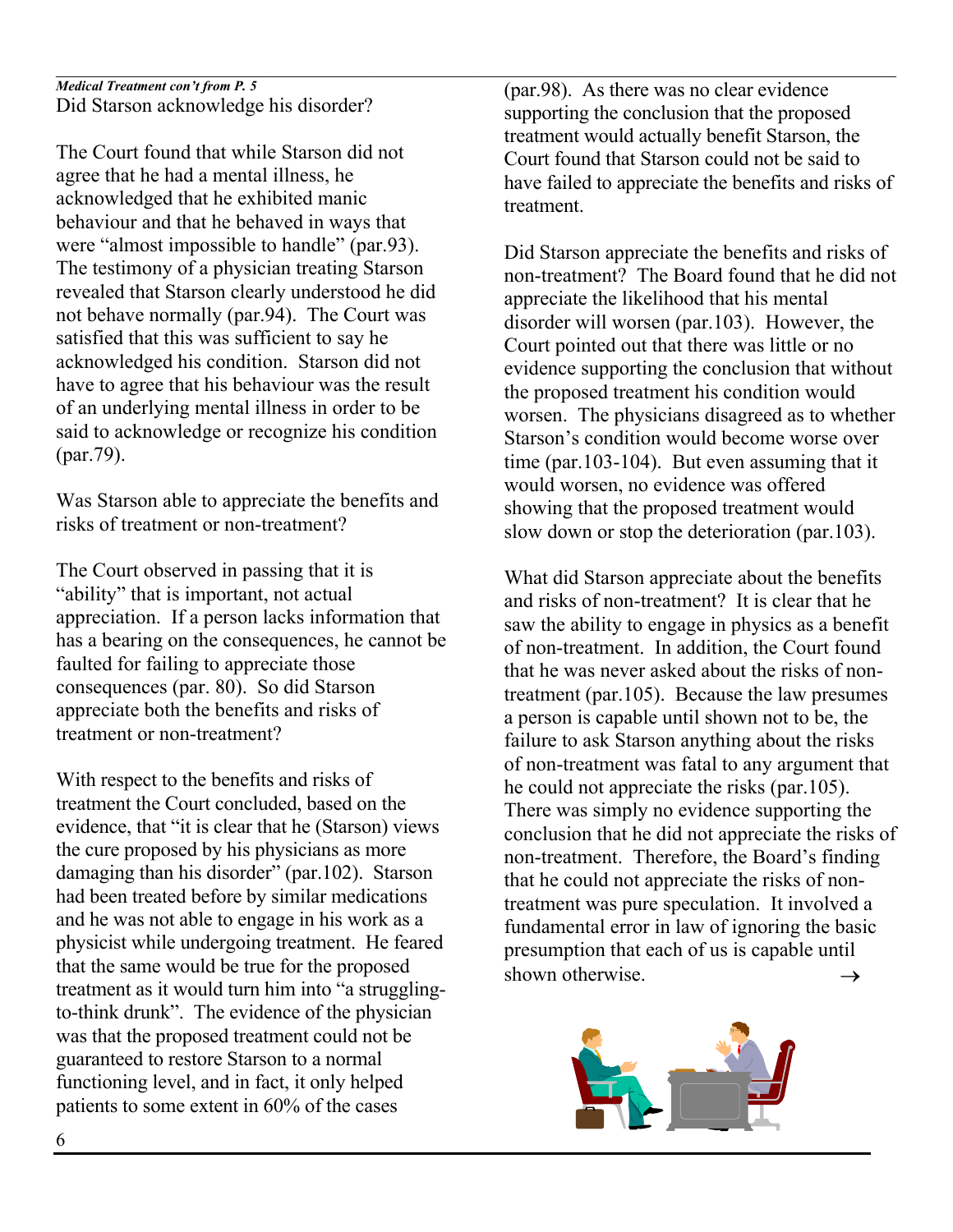#### **Summary**

The Supreme Court of Canada found that Starson was mentally capable of deciding whether to accept or refuse the medical treatment proposed for his mental illness despite his long history of mental illness. He had the cognitive ability to process, retain and understand relevant information. He acknowledged that he did not behave normally; he appreciated the consequences of treatment for his condition, and he was presumed to appreciate the risks of nontreatment in the absence of any evidence to the contrary. Therefore, Starson had the right to refuse the treatment proposed to him.

 $\mathcal{L}_\mathcal{L} = \mathcal{L}_\mathcal{L} = \mathcal{L}_\mathcal{L} = \mathcal{L}_\mathcal{L} = \mathcal{L}_\mathcal{L} = \mathcal{L}_\mathcal{L} = \mathcal{L}_\mathcal{L} = \mathcal{L}_\mathcal{L} = \mathcal{L}_\mathcal{L} = \mathcal{L}_\mathcal{L} = \mathcal{L}_\mathcal{L} = \mathcal{L}_\mathcal{L} = \mathcal{L}_\mathcal{L} = \mathcal{L}_\mathcal{L} = \mathcal{L}_\mathcal{L} = \mathcal{L}_\mathcal{L} = \mathcal{L}_\mathcal{L}$ 

This case contains many lessons for physicians, judges, and any of us involved with persons who suffer from a mental illness. The fact that a person refuses a proposed treatment does not show they are incapable. The fact that a physician and patient disagree about the benefits or risks of a treatment does not show that the patient is incapable. Values play a large role in weighing benefits and risks, and we cannot assume that everyone values something the same. A person who enjoys the intellectual challenge of physics may value the ability to engage in that activity above all else, even perhaps at the cost of his or her health (although it was never demonstrated here that failure to take medications would cost Starson his health). Many of us would disagree with these values; health comes before any intellectual ability. However, even if most of us would disagree, that does not authorize anyone to impose this contrary view on others.

The Supreme Court commented on how the Board dealt with the Starson case:

*"Furthermore, as noted above, the Board's reasons indicate that it strayed from its legislative mandate to adjudicate solely upon the patient's capacity. The Board stated at the outset of its reasons that "it viewed with great sadness the current situation of the patient" (p.15), and later noted that "his life has been devastated by his mental disorder" (p.16). Putting aside the fact that the respondent entirely disagreed with those statements, the tenor of the comments indicate that the Board misunderstood its prescribed function. The Board's sole task was to determine the patient's mental capacity. The wisdom of Professor Starson's treatment decision is irrelevant to that determination. If Professor Starson is capable, he is fully entitled to make a decision that the Board, or other reasonable persons, may perceive as foolish. The Board improperly allowed its own conception of Professor Starson's best interests to influence its finding of incapacity." (par.112)* 

We could debate whether Starson's choice to go unmedicated in order to pursue his interests in physics is a wise choice. However, the Supreme Court is reminding all of us that the choice is his to make, and not one for a physician, legal authority, or any of us to impose. The Starson decision is a clear victory for the autonomy of the individual. ❖

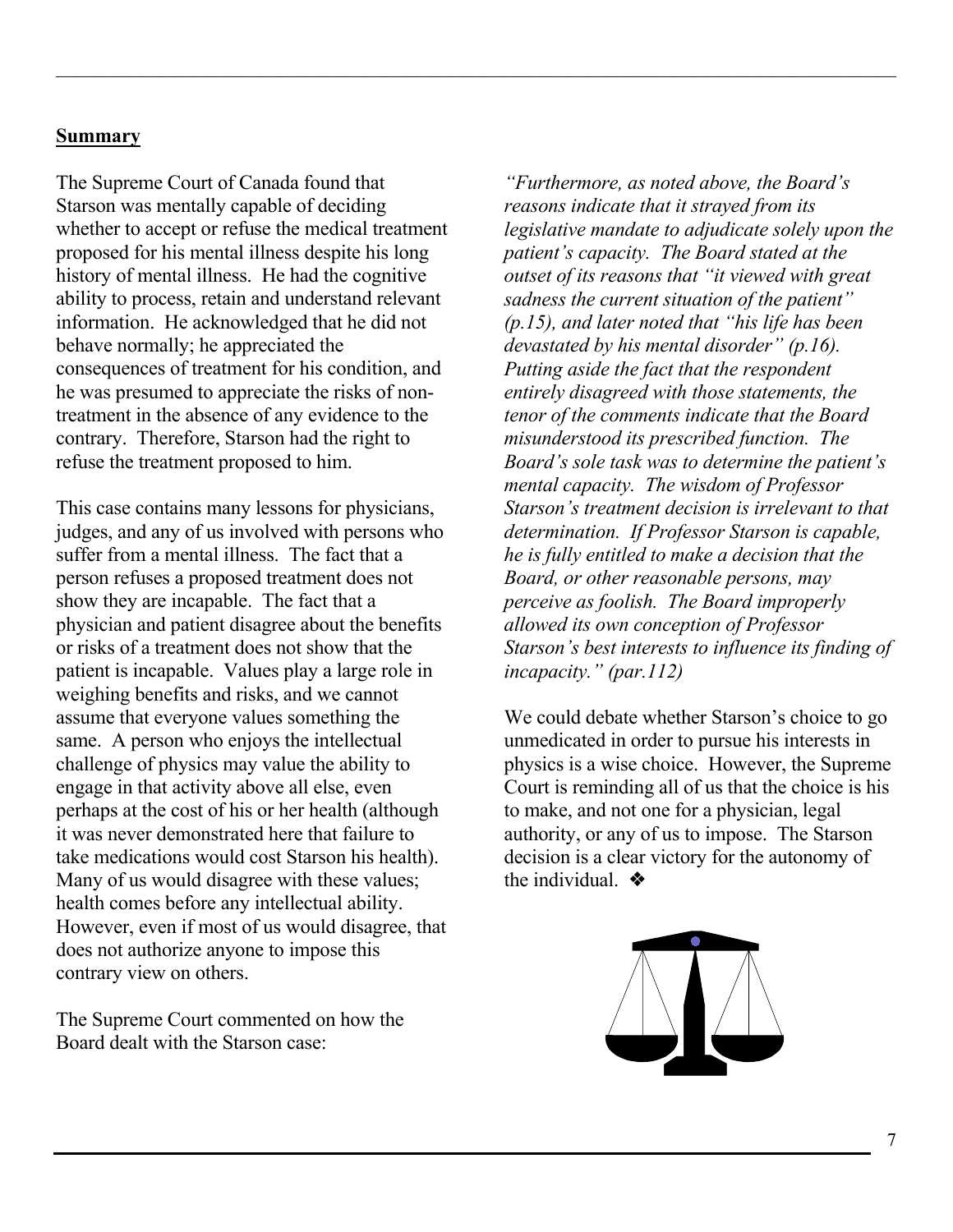Advance Care Planning Training for Family Physicians



 $\mathcal{L}_\mathcal{L} = \mathcal{L}_\mathcal{L} = \mathcal{L}_\mathcal{L} = \mathcal{L}_\mathcal{L} = \mathcal{L}_\mathcal{L} = \mathcal{L}_\mathcal{L} = \mathcal{L}_\mathcal{L} = \mathcal{L}_\mathcal{L} = \mathcal{L}_\mathcal{L} = \mathcal{L}_\mathcal{L} = \mathcal{L}_\mathcal{L} = \mathcal{L}_\mathcal{L} = \mathcal{L}_\mathcal{L} = \mathcal{L}_\mathcal{L} = \mathcal{L}_\mathcal{L} = \mathcal{L}_\mathcal{L} = \mathcal{L}_\mathcal{L}$ 

In collaboration with the Alzheimer's Society of Ontario and the Ontario College of Family Physicians, the Advocacy Centre for the Elderly (ACE) will participate in training sessions for family physicians on health care consent and advance care planning. This training will be done by Dr. Andre Hurtubise and Judith Wahl of ACE in Sudbury, London, Ottawa and Toronto. The first session has already taken place in Sudbury on October  $4<sup>th</sup>$ . Future sessions are scheduled for London on November  $13^{th}$ , Toronto on November  $19^{th}$ , and Ottawa on December 4<sup>th</sup>.

The training, funded by the Ontario Government, is part of the Ontario Alzheimer Initiative #2 on Physicians Training. The intent of the workshops is to prepare physicians to do advance care planning with patients, particularly those patients and their families affected by Alzheimer's Disease and related disorders. As a result of this education, physicians should have a better understanding of health care consent, an appreciation of the advance care planning process, and a better grounding in the clinical issues related to endof-life care.

The content of the training programme has been developed in part by ACE and in part by the Ian Anderson Continuing Education Programme in End of Life Care. ACE has developed the legal components of the programme. The Ian Anderson Programme has developed the clinical components.

This is an exciting collaboration for ACE as the training is expected to have an impact on health care for older adults and for persons with Alzheimer's and related dementias. It has also been an excellent learning experience for ACE. Learning more about the clinical practices in end-of-life care helps ACE staff to better communicate with health professionals on the related legal issues when advocating for older clients.

As part of this training, ACE has developed a laminated reference card on the legal issues related to health care consent and decisional capacity assessment. The utility of this reference card for health practice will be tested during the course of this training and the reference card amended with the feedback received during the training.

If successful, the reference card will be made available by ACE through its website at www.advocacycentreelderly.org. The card was created to give persons working in health services a quick reference to the key legal issues that they must consider in obtaining informed consent, in assessing capacity for treatment decision making, and in determining who is the appropriate substitute decision maker if the patient is not mentally capable for this purpose. ❖

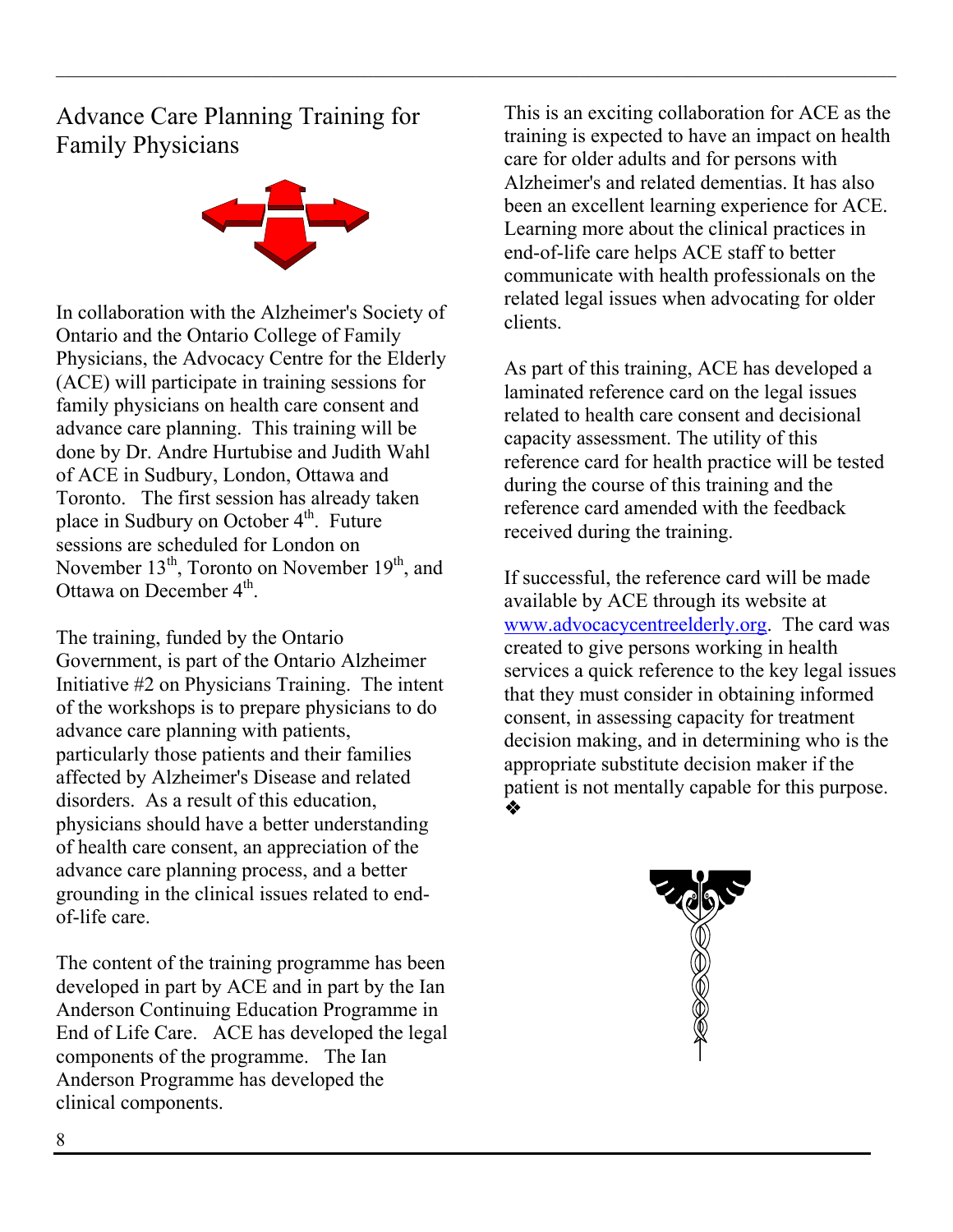# $\mathcal{L}_\mathcal{L} = \mathcal{L}_\mathcal{L} = \mathcal{L}_\mathcal{L} = \mathcal{L}_\mathcal{L} = \mathcal{L}_\mathcal{L} = \mathcal{L}_\mathcal{L} = \mathcal{L}_\mathcal{L} = \mathcal{L}_\mathcal{L} = \mathcal{L}_\mathcal{L} = \mathcal{L}_\mathcal{L} = \mathcal{L}_\mathcal{L} = \mathcal{L}_\mathcal{L} = \mathcal{L}_\mathcal{L} = \mathcal{L}_\mathcal{L} = \mathcal{L}_\mathcal{L} = \mathcal{L}_\mathcal{L} = \mathcal{L}_\mathcal{L}$ **AVOID LOSING YOUR GOVERNMENT PENSION BENEFITS**



Canadian residents who are seniors are entitled to receive Old Age Security (OAS) benefits if they have been resident in Canada for the required number of years.

Low-income senior residents may also be entitled to receive the Guaranteed Income Supplement (GIS), as well as the provincial supplement (GAINS).

Seniors should be aware that in some circumstances they may do something which might result in a reduction in or a loss of these benefits.

This article should serve as a warning that seniors considering major financial transactions, such as selling or giving away property, should seek expert financial advice before doing so.

# **The clawback of OAS**

Since 1989, higher income pensioners may lose all or part of their OAS benefits. If your annual income is more than \$57,879 for 2002, you will lose some or all of your OAS benefits as follows:

| If your 2002 net world income was | Your monthly deduction is (CAN \$) |
|-----------------------------------|------------------------------------|
| (CAN \$)                          |                                    |
| \$58,065                          | 2.33                               |
| \$69,065                          | \$139.83                           |
| \$79,015                          | \$264.20                           |
| \$89,965                          | \$401.08                           |
| more than                         | \$446.66                           |
| \$94,148 in 2002                  | (max 2003 OAS benefit)             |

# **Sudden increases in income**

A large capital gain or other increase in income could result in the loss of OAS and GIS benefits, as well as a large tax bill owing to Canada Customs and Revenue. Tax arrears can be collected as direct deductions from almost any source of income, including private pensions. Even real estate can be subject to collection procedures by Canada Customs and Revenue.



# **1. Capital gains from sale of cottage or other real estate**

One of the most extreme examples of unexpected income that a senior may encounter happens when a senior gives away a cottage property to their children. The cottage property may have been purchased by the senior many decades ago when property was relatively inexpensive. The senior may be low-income and have few other assets, except for a home in the city. Even if the cottage were transferred for free, the tax department would consider the transfer to be a deemed disposition at fair market value and would assess the senior for the capital gains on the value of the property.<br>Losing Pension Benefits Con't P. 10

*Losing Pension Benefits*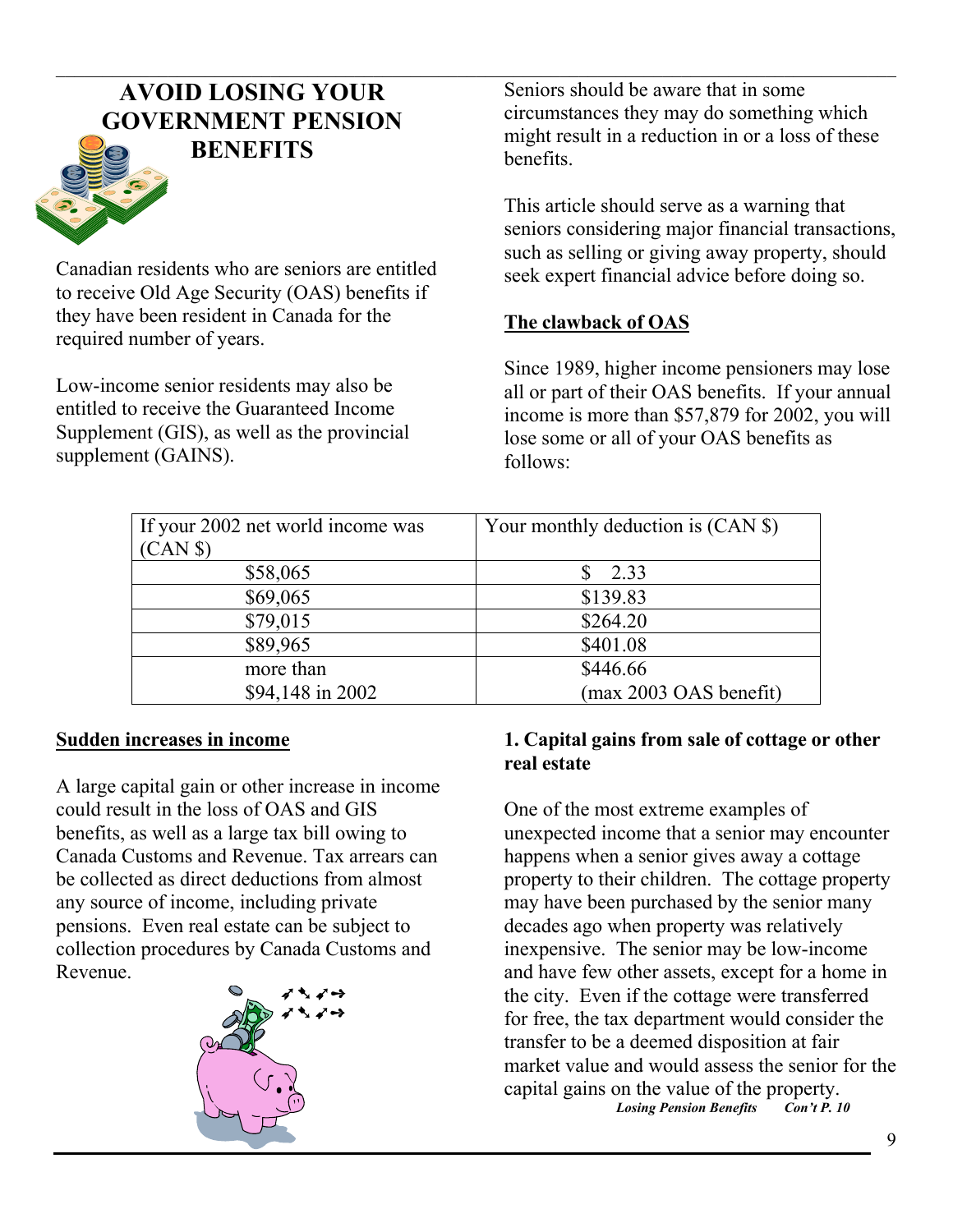#### $\mathcal{L}_\mathcal{L} = \mathcal{L}_\mathcal{L} = \mathcal{L}_\mathcal{L} = \mathcal{L}_\mathcal{L} = \mathcal{L}_\mathcal{L} = \mathcal{L}_\mathcal{L} = \mathcal{L}_\mathcal{L} = \mathcal{L}_\mathcal{L} = \mathcal{L}_\mathcal{L} = \mathcal{L}_\mathcal{L} = \mathcal{L}_\mathcal{L} = \mathcal{L}_\mathcal{L} = \mathcal{L}_\mathcal{L} = \mathcal{L}_\mathcal{L} = \mathcal{L}_\mathcal{L} = \mathcal{L}_\mathcal{L} = \mathcal{L}_\mathcal{L}$ *Losing Pension Benefits, con't from P. 9*

In Canada, persons can own multiple properties, but only one property can be considered to be a principal residence that is exempt from capital gains taxation. Other properties are subject to the capital gains taxation.

For example, consider these consequences for a senior who gives away a cottage that has a deemed taxable capital gain of \$100,000:

- 1. The senior's income for that year would increase by \$100,000. The senior would be taxed at the top tax bracket. This will result in the senior owing thousands of dollars in taxes for that taxation year unless the senior also happens to have large deductions that offset the gain that year.
- 2. The senior would lose the GIS and GAINS income entirely for the following year.
- 3. The senior's OAS income would disappear entirely for the following year because the senior's deemed income is over \$94,148.

# **2. RRSP and RIF withdrawals**

Other transactions that could result in substantial tax bills, as well as a loss of benefits, are lump sum withdrawals from RRSPs or RRIFs. Seniors should get financial advice before they make any major financial decisions. Such withdrawals could have the same consequences as described above in connection with transfer of real estate: a large income tax bill, loss of GIS or GAINS, and loss of some or all OAS benefits.

## **Loss of GIS benefit if a senior leaves Canada**

While moving out of Canada does not necessarily result in a higher income, the GIS benefit stops if a senior leaves Canada for over six months. A senior may reapply upon returning to Canada. ❖

# **ANNOUNCEMENT**

The Advocacy Centre for the Elderly (ACE) is very pleased to announce that Emily Chan has accepted a one year contract position with ACE as Staff Lawyer/Institutional Advocate. Emily is replacing Jane Meadus who is on parental leave.

Emily is a graduate of Queen's University Law School, served her articles as a clerk for the Ontario Divisional Court, and was called to the Ontario Bar in February of 2002. Emily has since worked as a litigation lawyer for a public interest law firm, and with Justice for Children and Youth as the Community Development Lawyer.

Emily's volunteer work demonstrates a clear commitment to human rights. Emily has done volunteer work for Education Wife Assault, the Canadian Centre for Victims of Violence, was chair of Quest for Justice-Toronto Committee, and a founding member of CARR Kingston (Creating Awareness of Race Relations). ❖

# **Caucus Task Force on Seniors**

In September the Federal Government announced the creation of a Caucus Task Force on Seniors. The Task Force will examine a number of social and economic issues relating to Canada's aging population, and identify the challenges policymakers must face to help achieve quality of life for Canadian seniors.

"We must ensure full inclusion in our society for citizens of all ages as we work to promote healthy communities, improve our health care system, and reduce the number of Canadians living in poverty," said Prime Minister Chretien.

The Task Force will deliver its report to the Prime Minister by December 2003.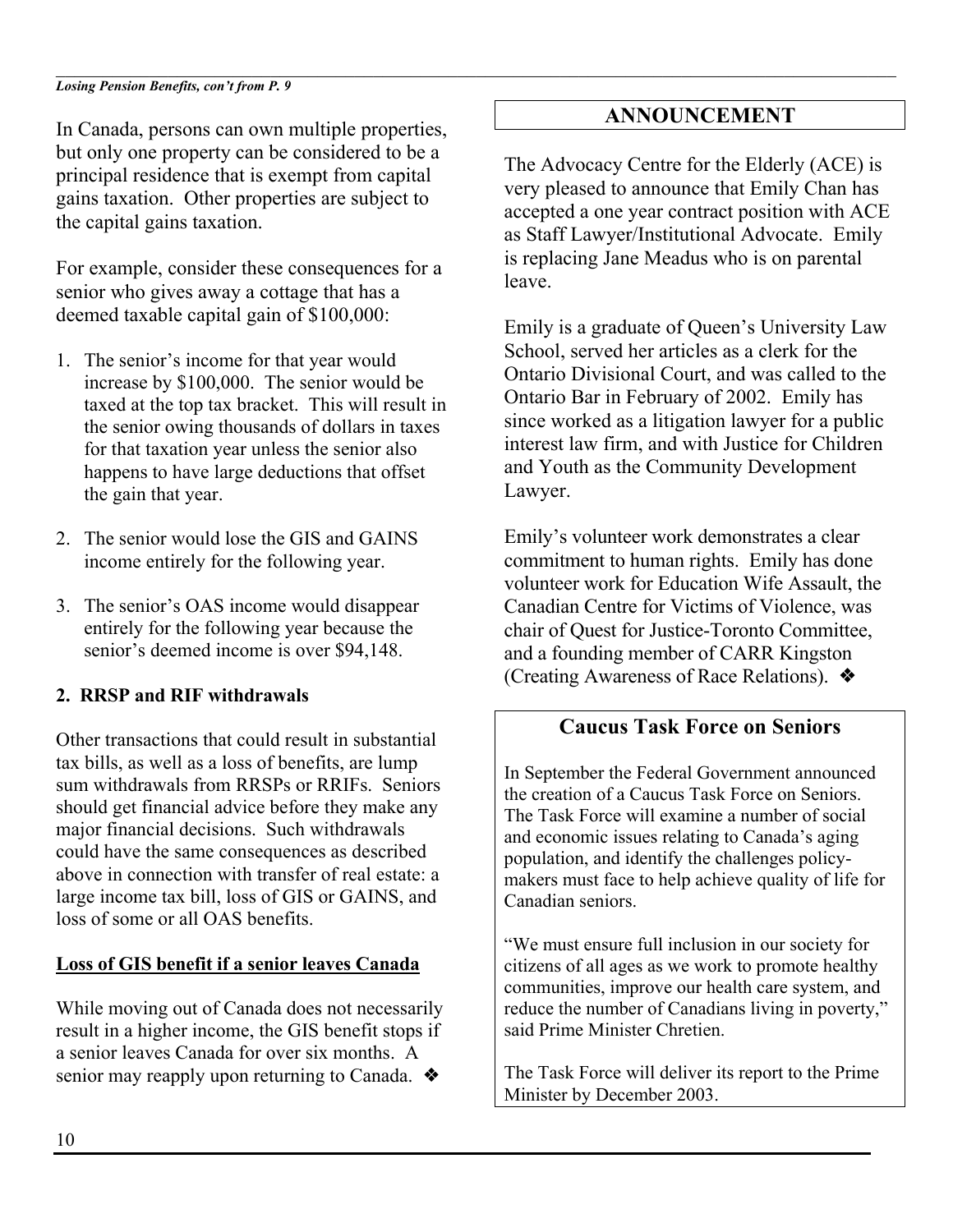*The following is a publication of Ombudsman Ontario. It is included in the ACE Newsletter as a public service.* 

 $\mathcal{L}_\mathcal{L} = \mathcal{L}_\mathcal{L} = \mathcal{L}_\mathcal{L} = \mathcal{L}_\mathcal{L} = \mathcal{L}_\mathcal{L} = \mathcal{L}_\mathcal{L} = \mathcal{L}_\mathcal{L} = \mathcal{L}_\mathcal{L} = \mathcal{L}_\mathcal{L} = \mathcal{L}_\mathcal{L} = \mathcal{L}_\mathcal{L} = \mathcal{L}_\mathcal{L} = \mathcal{L}_\mathcal{L} = \mathcal{L}_\mathcal{L} = \mathcal{L}_\mathcal{L} = \mathcal{L}_\mathcal{L} = \mathcal{L}_\mathcal{L}$ 



Ombudsman Ontario may be able to help you or your clients. Did you know that every person in Ontario has the right to be treated justly and fairly when they deal with provincial governmental organizations?

Did you know that it is your right to complain if you are not satisfied with the way in which you have been treated by a governmental organization?

Did you know that when you have a complaint and do not know what else to do Ombudsman Ontario may be able to help you ?

You may think no one can do anything about your problem, or that it is too small. But if you feel a provincial government organization has treated you in way that is unfair, illegal, unreasonable, mistaken, or just plain wrong, you should bring your matter forward to the Office of the Ombudsman. You may succeed in getting your own problem solved and you might help make changes so others are treated more fairly.

A senior contacted Ombudsman Ontario in 2002. She had been injured in 1963, and since then has suffered from depression. She was receiving a pension from the Workplace Safety and Insurance Board (WSIB), but complained that the WSIB failed to pay her interest on pension arrears the Workplace Safety and Insurance Appeals Tribunal had awarded her in 2000. After she contacted us, Ombudsman staff contacted WSIB and determined that, in accordance with WSIB's policy she was entitled to receive interest on her pension arrears. As a result of our enquiry, the WSIB agreed to pay interest and she received a cheque for \$16,613.80.

Ms D, a 70 year-old woman, advised that in August 2000, she and her late husband filed a complaint with the Ontario Securities Commission regarding their insurance company. She complained to the Ombudsman that the Commission has refused to provide her with information about the status of her complaint. Initially, Ombudsman staff was advised that once the Commission sends a letter of confirmation to a complainant, no other communication occurs. A Supervisor at the Commission later indicated that this information was incorrect. The Commission indicated it would inform staff that complainants are to be provided with updates as required and sent closing letters with an explanation of the outcome. The Commission confirmed that a letter had recently been sent to Ms D outlining the outcome of the initial review of her complaint and providing a referral. The Commission also advised a staff member would contact Ms D to provide